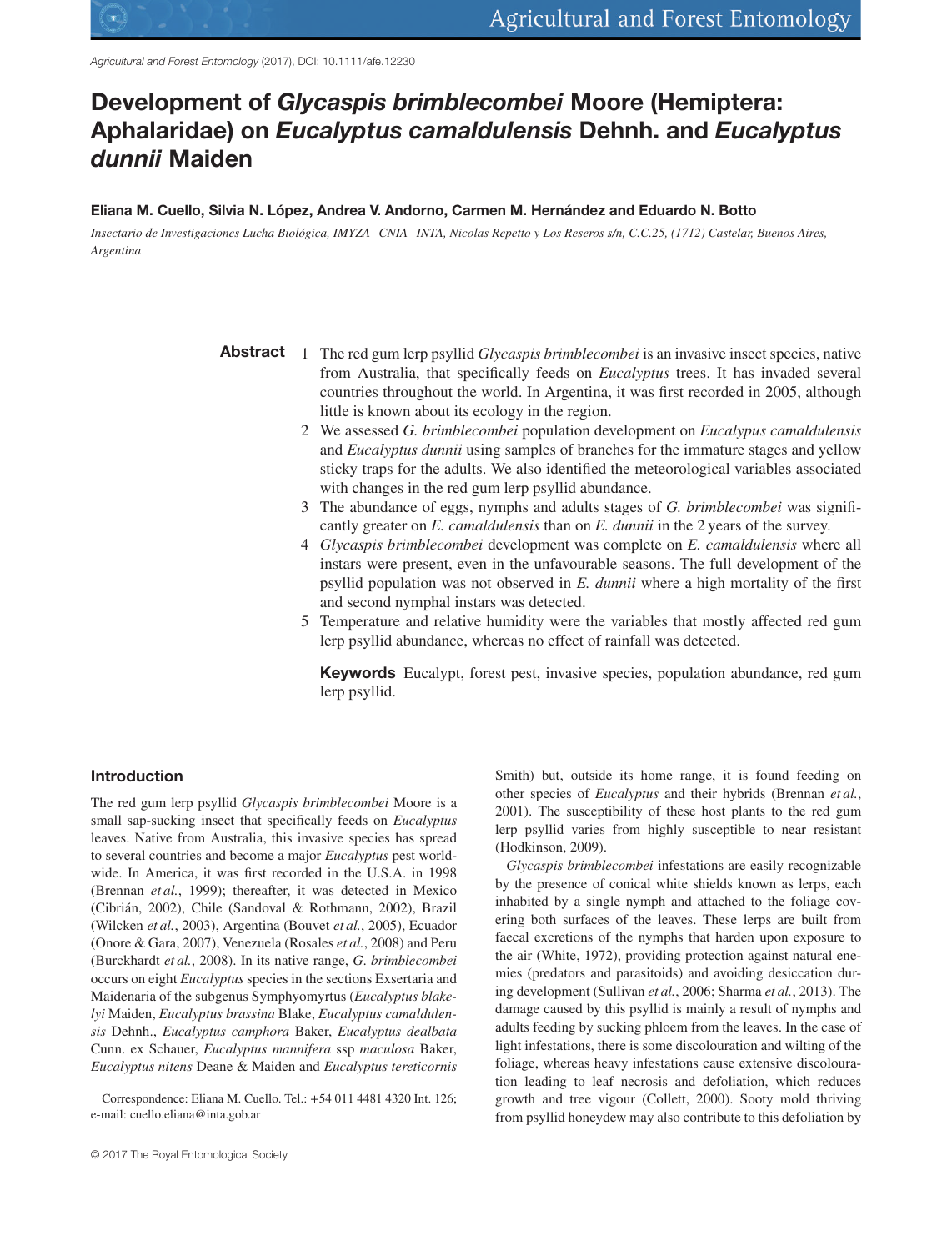reducing the leaf surface available for photosynthesis (Brennan *et al.*, 2001). When psyllid attack is severe and repeated, tree susceptibility to other insects and diseases may increase, eventually leading to the death of the weakened plants (Garrison, 1998; Collett, 2000; Paine, 2006).

*Glycaspis brimblecombei* has quickly spread throughout Argentina from 2005 onwards, with a current distribution that covers from the Northern provinces to North Patagonia (Bouvet *et al.*, 2005; Holgado *et al.*, 2005; Dapoto *et al.*, 2007; Diodato & Venturini, 2007; Quintana de Quinteros *et al.*, 2008; Ganci & Lanatti, 2011). Although the presence of *G. brimblecombei* has been widely recorded, little is known about its biology and ecology under local environmental conditions. The area of *Eucalyptus* plantations in Argentina has grown in recent years and now covers more than 250 000 ha (Ministerio de Agricultura, Ganadería y Pesca, 2015). The most widely planted species in this region include *Eucalyptus camaldulensis* Dehnh. and *Eucalyptus dunnii* Maiden (Ministerio de Asuntos Agrarios, 2010). *Eucalyptus camaldulensis* has been identified in several studies as one of the most susceptible species to the red gum lerp psyllid attack because it allows full development from egg to adult stages and exhibits heavy defoliation (Collett, 2000; Brennan *et al.*, 2001; Pereira *et al.*, 2012). In Australia, *E. dunnii* is considered susceptible to a wide range of insect pests of which psyllids are a major threat. Whyte *et al.* (2011) identified three psyllids genera damaging *E. dunnii* foliage and the genus *Glycaspis* was noted as one of the taxa responsible for foliar necrosis in this *Eucalyptus*species. The value of both *Eucalyptus* species is significant with respect to providing raw material for manufacturing different products, as well as having desirable features, such as resistance to frost in *E*. *dunnii* (McMahon *et al.*, 2010a) or a wide adaptability to a range of climatic conditions in *E*. *camaldulensis* (McMahon *et al.*, 2010b). These characteristics make these species very valuable in programmes of genetic improvement and the development of hybrids (Harrand, 2005).

The present study aimed to compare the development of *G. brimblecombei* on *E. camaldulensis* and *E. dunnii* under the local conditions in Argentina, as well as identify the main abiotic factors that affect their population biology.

## **Materials and methods**

The present study was carried out at the experimental field of the 'Instituto Nacional de Tecnología Agropecuaria' (34∘36′ 21′′S 58∘40′ 14′′O) Castelar, Buenos Aires province, Argentina. The climate in this region, according to the Koppen classification, is Cfa Subtropical without a dry season and with a warm summer. The mean monthly temperature is 16.9 ∘C, the mean annual rainfall is 1024.3 mm and the mean relative humidity (RH) is 69.1%.

The population development of *G*. *brimblecombei* was assessed on 10 *E. camaldulensis* and 10 *E. dunnii* trees by recording the number of eggs, nymphs and adults every 15 days, from 26 December 2012 until 22 December 2014. The *Eucalyptus* plantations used for the surveys were spaced 300 m from each other and were subject to minimum pruning and weeding and managed without chemical control.

The immature stages (eggs and nymphs) of the psyllid were counted in a randomly selected branch/tree of approximately

40 cm long, bearing 30–50 leaves (Ozanne, 2005). Each branch was cut off from a height of 4 m, isolated into a plastic bag and analyzed in the laboratory. The adults were monitored using yellow sticky traps  $(6 \times 7 \text{ cm})$  placed on a branch at a height of 1.8 m. The variations on the age structure of *G*. *brimblecombei* population were analyzed every 15 days, from 7 October 2013 until 30 September 2014, by recording the number of nymphs from each developmental stage (instar). Instars were identified from the number of antennal segments (Sánchez *et al.*, 2003) after the lerp was carefully removed using an entomological needle. The first and second instars were combined because there are no differences in the number of antennal segments. All observations were carried out in the laboratory under a stereoscopic microscope.

Daily data of minimum and maximum temperature, RH and rainfall were provided by the 'Instituto de Clima y Agua' – INTA, Castelar.

#### Statistical analysis

For each abundance period, the number of eggs, nymphs and adults was compared between the two species of *Eucalyptus* by a generalized linear model using R, version 2.15.3 [\(http://](http://www.r-project.org) [www.r-project.org\)](http://www.r-project.org). An abundance period was defined by the dates in which the number of individuals of *G*. *brimblecombei* in *E*. *dunnii* was greater than zero. We used the function generalized least squares of the linear and nonlinear mixed effects models (Gaussian family and identity link function). The data were normalized using the Box-Cox transformation. An error structure was chosen where a correlation between the dates was assumed with the shape of a compound symmetric matrix. The structure of the variances-covariances matrix was evaluated with Akaike's information criterion and likelihood ratio tests were built to assess the factor effects. In the cases in which interaction between factors was significant, means were separated using Tukey's multiple comparison test (*lsmeans* package in r).

The relationship between *G*. *brimblecombei* abundance and meteorological variables was assessed by a Spearman correlation test using infostat (Di Rienzo *et al.*, 2015). Precipitation effects were analyzed using the rainfall of the month prior to the psyllid number assessment to enable consideration of a possible time delay on insect population development.

## **Results**

A cyclic pattern was observed with two periods of distinct abundance in each year. The abundance of *G. brimblecombei* increased in early spring (September), reaching its maximum abundance between the end of this season (November) and the beginning of the summer (December). Subsequently, it decreased in early Autumn (March) and remained low during winter (June to August) (Figs  $1-3$ ).

Temperature and RH were the variables that mostly influenced psyllid population (Fig. 3 and Table 1). The abundance of *G. brimblecombei* showed a significant positive correlation with maximum temperature (MxT) for all psyllid instars in both species of *Eucalyptus.* The same correlation was detected with minimum temperature (MnT), except for the nymphs on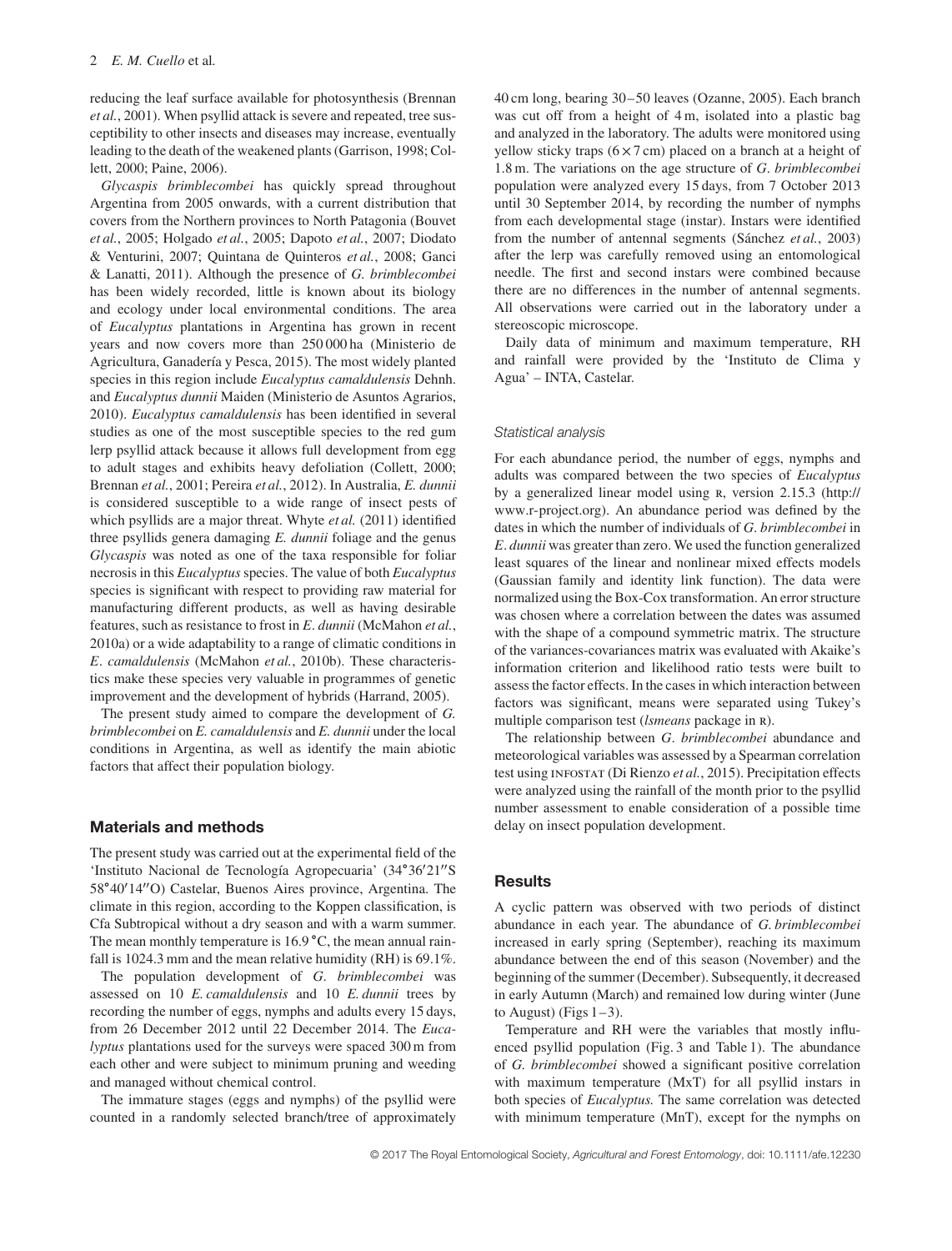

**Figure 1** Number of Glycaspis brimblecombei eggs (A) and nymphs (B) on Eucalyptus camaldulensis (dotted lines) and Eucalyptus dunnii (full line) branches (mean  $\pm$  standard error). In (B), the left axis represents E. camaldulensis nymphs and the right axis represents E. dunnii nymphs.

*E*. *camaldulensis* and the adults on *E*. *dunnii* where the correlation was not significant. By contrast, RH was negatively correlated with the three developmental stages in both host plants. No significant correlation was observed between the rainfall of the previous month and *G. brimblecombei* abundance (Table 1), nor was there any correlation with the rainfall occurring 2 months before psyllid population assessment (data not shown).

Both *Eucalyptus* species showed differences regarding their suitability as hosts for *G. brimblecombei*. On *E*. *camaldulensis*, all developmental stages were present the entire year, even during the unfavourable winter season, although with a lesser abundance compared with the spring–summer period (Figs 1 and 2). In one sampling date (19 May 2014), no adults were captured in



Figure 2 The number of adults of Glycaspis brimblecombei on yellow sticky traps on Eucalyptus camaldulensis (dotted line) and Eucalyptus dunnii (full line) (mean  $\pm$  SE).



**Figure 3** Maximum temperature (MxT), minimum temperature (MnT) and relative humidity (RH) in Castelar, Buenos Aires province, Argentina.

the yellow sticky traps, although some adult individuals were observed in the trees. The lack of trap captures might have been a result of not only the low abundance of psyllids in the field, but also the reduced activity of adults during winter. Instead, on *E*. *dunnii*, the psyllid was absent for most of the year (Figs 1 and 2) and was unable to complete its development. In this regard, the presence of psyllids on *E. dunnii* was restricted to adults, eggs and the first and second nymphal instars, whereas, on *E. camaldulensis*, all nymphal instars were present (Nymphs I–V) (Fig. 4). Moreover, a great difference was observed in the number of alive nymphs  $(I-II)$  with respect to the number of eggs laid in the two *Eucalyptus* species (e.g.  $380.00 \pm 69.58$ eggs and  $120.80 \pm 19.12$  nymphs for *E. camaldulensis* and 523.00  $\pm$  153.32 eggs and 20.50  $\pm$  9.72 nymphs for *E. dunnii* in December 2013) (Fig. 4).

© 2017 The Royal Entomological Society, Agricultural and Forest Entomology, doi: 10.1111/afe.12230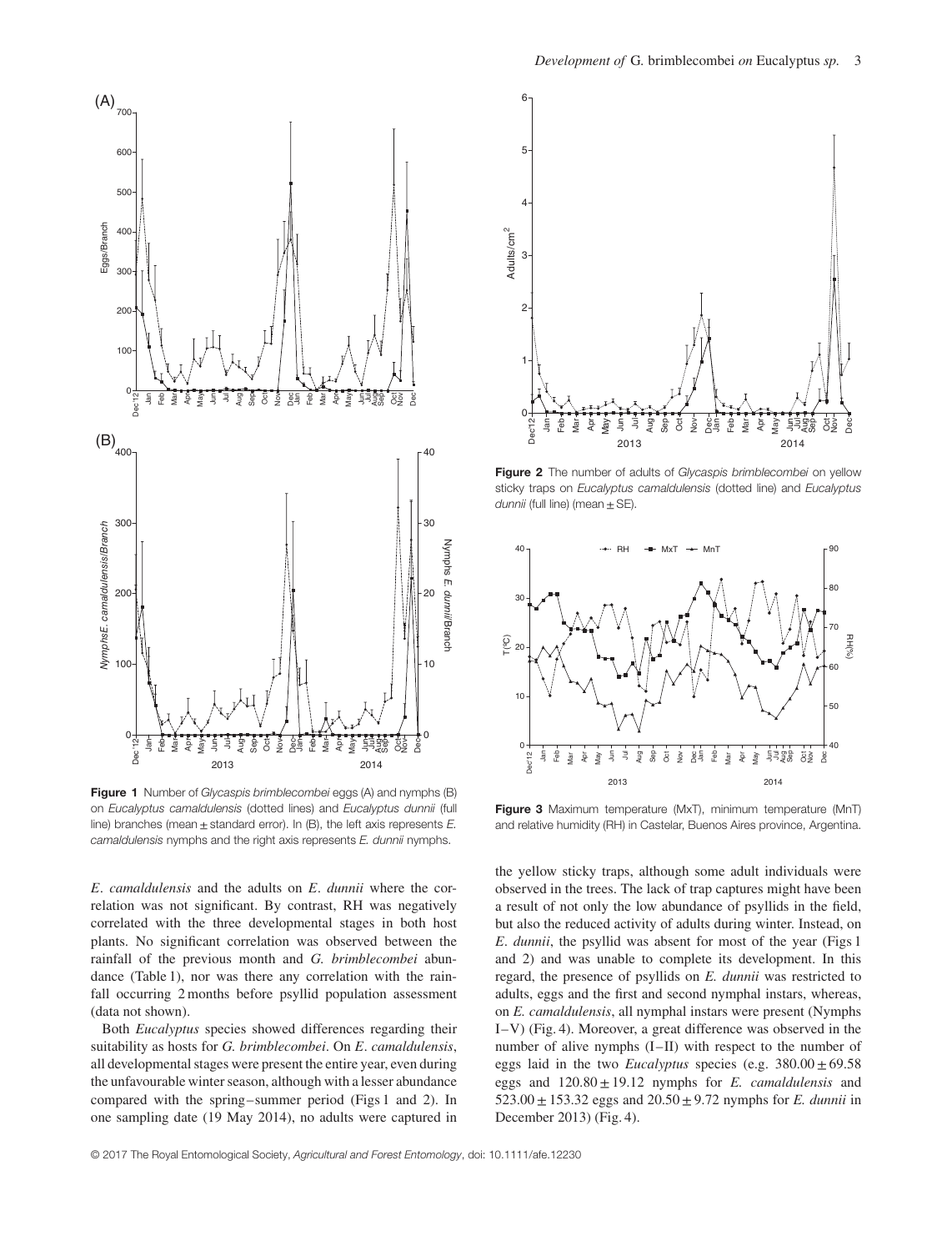| Instar | Host           | MxT (°C) |         | MnT (°C) |         | RH (%)  |         | Rainfall (mm) |                |
|--------|----------------|----------|---------|----------|---------|---------|---------|---------------|----------------|
|        |                |          | D       |          | P       |         | P       |               | $\overline{D}$ |
| Eggs   | Eucalyptus cam | 0.39     | 0.01    | 0.31     | 0.04    | $-0.41$ | 0.01    | $-0.23$       | 0.14           |
|        | Eucalyptus dun | 0.62     | < 0.001 | 0.58     | < 0.001 | $-0.47$ | 0.001   | 0.12          | 0.43           |
| Nymphs | Eucalyptus cam | 0.33     | 0.03    | 0.21     | 0.17    | $-0.56$ | < 0.001 | 0.04          | 0.79           |
|        | Eucalyptus dun | 0.53     | < 0.001 | 0.46     | 0.002   | $-0.54$ | < 0.001 | 0.18          | 0.25           |
| Adults | Eucalyptus cam | 0.4      | 0.01    | 0.35     | 0.02    | $-0.36$ | 0.02    | 0.08          | 0.59           |
|        | Eucalyptus dun | 0.32     | 0.03    | 0.22     | 0.15    | $-0.46$ | 0.002   | $-0.04$       | 0.81           |

Table 1 Spearman correlation test between Glycaspis brimblecombei abundance and weather variables in Eucalyptus camaldulensis and Eucalyptus dunnii

r, Spearman correlation coefficient, P *<*0.05. MxT, maximum temperature; MnT, minimum temperature; HR, relative humidity.



**Figure 4** Mean number of Glycaspis brimblecombei eggs and nymphs on Eucalyptus camaldulensis (A) and Eucalyptus dunnii (B) branches.

There were significant differences in the abundance of eggs, nymphs and adults of the red gum lerp psyllid between *Eucalyptus* species in the three periods analyzed (Table 2). In the cases in which the interaction between factors (*Eucalyptus* species and date) was not significant, the presence of *G*. *brimblecombei* was

greater on *E*. *camaldulensis* than on *E*. *dunnii*. For periods in which the interaction between factors was significant, the multiple comparison test detected more psyllids on *E. camaldulensis* compared with *E. dunnii*, except on three dates (eggs: 16 December 2013 and 9 December 2014; adults: 16 December 2013); however, these differences were not significant.

## **Discussion**

In Argentina, *Glycaspis brimblecombei* is a multivoltine species with continuous and overlapping generations. The number of generations that a psyllid species can produce per year depends on its specific biology, as well as the environmental conditions and the availability of suitable host plants (Collett, 2000). In its home range, *G. brimblecombei*shows two to four generations per year (Morgan, 1984), whereas, for the same region, other species of lerp forming psyllids can have four generations (*Glycaspis* sp. on *E. sideroxylon*) or six to seven generations per year (*G. baileyi* on *E. saligna*) (Moore, 1961; Sharma *et al.*, 2013). If we take into account the number of degree-days (DD) estimated by Nogueira *et al.* (2009) for *G. brimblecombei* (377.49±16.09 DD) and the temperature values measured in this region, it is possible to estimate that there should be six generations per year under local environmental conditions. This value is within the range cited in previous studies and consistent with the findings of Firmino-Winckler *et al.* (2009) who reported *E. camaldulensis* comprising the most suitable host on which *G. brimblecombei* exhibited multiple generations.

Temperature and RH were the climatic variables that mostly affected the abundance of *G. brimblecombei*. Low temperatures and high RH were correlated with low psyllid abundance, whereas high temperatures and low RH showed the opposite effect. A similar relationship among these two meteorological variables and the red gum lerp psyllid abundance was reported by Lima da Silva *et al.* (2013) in the state of Mato Grozo, Brazil. In the present study, *G. brimblecombei* abundance (all developmental stages) dropped drastically between January and February. This fall in the psyllid abundance was more notorious in *E. dunnii*, where eggs, nymphs and adults reached a value close to zero and did not recover until the next spring. The decline of psyllid abundance in *E. camaldulensis* during this period was less marked because the number of all instars continued fluctuating. In laboratory studies, Firmino (2004) showed that temperatures above 30 ∘C can limit the development and reproduction of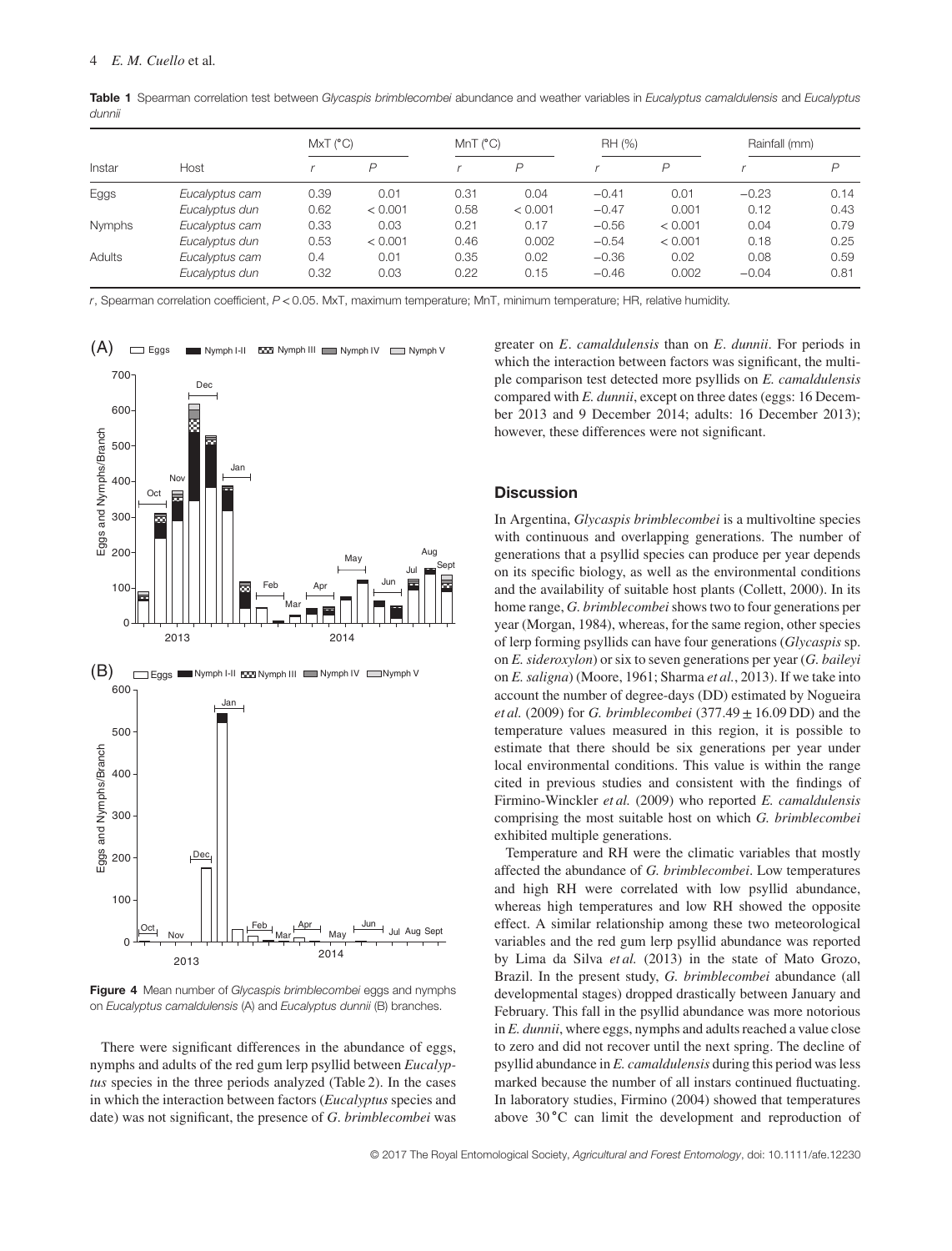Table 2 Generalized linear model results for differences in the three periods of maximum abundance of eggs, nymphs and adults between Eucalyptus camaldulensis and Eucalyptus dunnii

|                      |                                      |        | Species |                | Date  |         |       | Interaction    |  |
|----------------------|--------------------------------------|--------|---------|----------------|-------|---------|-------|----------------|--|
| Population abundance | Period                               | Instar | F       | $\overline{P}$ | F     | P       | F     | $\overline{P}$ |  |
| Firts peak           | 26 December 2012 to 18 February 2013 | Egg    | 10.74   | 0.001          | 2.96  | 0.024   | 0.53  | 0.712          |  |
|                      | 26 December 2012 to 5 February 2013  | Nymph  | 49.58   | < 0.001        | 3.81  | 0.014   | 0.78  | 0.507          |  |
|                      | 26 December 2012 to 7 January 2013   | Adult  | 40.4    | < 0.001        | 0.54  | 0.468   | 7.14  | 0.011          |  |
| Second peak          | 2 December 2013 to 20 January 2014   | Egg    | 17.79   | < 0.001        | 18.5  | < 0.001 | 3.83  | 0.013          |  |
|                      | 2 December to 16 December 2013       | Nymph  | 113.44  | < 0.001        | 9.67  | 0.004   | 19.39 | < 0.001        |  |
|                      | 4 November to 16 December 2013       | Adult  | 19.09   | < 0.001        | 11.75 | < 0.001 | 4.33  | 0.007          |  |
| Third peak           | 28 October to 22 December 2014       | Egg    | 25.66   | < 0.001        | 3.89  | 0.012   | 5.49  | 0.002          |  |
|                      | 17 November to 9 December 2014       | Nymph  | 91.92   | < 0.001        | 9.99  | 0.003   | 1.93  | 0.173          |  |
|                      | 14 October to 9 December 2014        | Adult  | 30.74   | < 0.001        | 39.4  | < 0.001 | 3.62  | 0.017          |  |

*G. brimblecombei*. During our observations, the months of December, January and February included several days with temperatures above 30 ∘C and this probably contributed to the fall in the abundance of the psyllid on both species of *Eucalyptus*. On the other hand, it is unlikely that food availability was responsible for this decline because the trees remained vigorous and healthy during these warm periods. A reduction of psyllid numbers as a result of high temperatures had also been recorded for other psyllids, such as *Cardiaspina* species (Hall *et al.*, 2015) and *Heteropsylla cubana* (Geiger & Gutierrez, 2000).

Rainfall did not impact the abundance of *G. brimblecombei* at the study site. Several studies have shown that precipitation influence can be seen with time delay on psyllid population development on *Eucalyptus*. Gherlenda *et al.* (2016) demonstrated that rainfall stimulates *Eucalyptus* leaf production, which in turn promotes population growth of a *Glycaspis* species. However, the increase on psyllid numbers occurs after a dry period during the previous year. These findings are explained by the plant stress hypothesis (White, 1969), which suggests that herbivorous insects exhibit enhanced performance on water stressed host as a result of an increase in available plant nitrogen. However, phloem feeders require positive turgor pressure to benefit from these stress-induced increases in plant nitrogen (Huberty & Denno, 2004). Similarly, Laudonia *et al.* (2013), when studying seasonal occurrence of *G. brimblecombei* in Italy, showed that rain during summer and after a dry period was favourable for psyllid population increase. The results of the present study do not support, nor do they reject the influence of rainfall in psyllid abundance, presumably because there are no distinct periods of rainfall and drought in the study area. A similar situation was observed in other regions where the red gum lerp psyllid has spread (Ferreira Filho *et al.*, 2008).

One peak of maximum abundance of *G. brimblecombei* was identified per year of surveys. The peak was simultaneous in both *Eucalyptus* species but, in *E*. *camaldulensis*, the population density was significantly higher than in *E*. *dunnii*. However, the infestation levels of *E. dunnii* appeared to rely on changes in the abundance of the psyllids in the *E. camaldulensis* plantation. Even though *E. dunnii* did not allow the full development of *G. brimblecombei*, the psyllid population recovered each year in this tree species. Psyllid in *Eucalyptus* plantations are likely to disperse when the population increases or when host plant food quality becomes less suitable (Hodkinson, 2009); therefore, when the *G. brimblecombei* population on *E. camaldulensis* increased, the adult stage dispersed to the *E. dunnii* trees, given the proximity of both plantations (300 m). By contrast, when the psyllid population on *E. camaldulensis* declined, the dispersion also diminished and the psyllid abundance on *E. dunnii* reached values close to zero. A similar phenomenon was observed by García *et al.* (2014) when studying the presence of two *Eucalyptus* psyllid species (*Ctenarytaina spatulata* and *Ctenarytaina eucalypti*) in apple orchards with an overlapping distribution with *Eucalyptus*trees, which are the actual host plant of these psyllids.

Several studies have singled out *E. camaldulensis* as one of the most susceptible host of *G. brimblecombei* (Brennan *et al.*, 2001; Hidalgo Reyes, 2005; Huerta *et al.*, 2010; Pereira *et al.*, 2012; Camargo *et al.*, 2014; Ribeiro *et al.*, 2014). This susceptibility lies on a high preference of *G*. *brimblecombei* females to oviposit on this species (Pereira *et al.*, 2012) and on the suitability for psyllid development (Brennan *et al.*, 2001). These two characteristics are supported by the results of the present study. By contrast, the psyllid population on *E*. *dunnii* barely survived beyond the first and second instars. In this respect, in the lapse of 1 year (December 2013 to December 2014), 76% of 2004 nymphs recorded on this species were found dead, without lerp formation and with a desiccated appearance (data not shown). These observations suggest that there is some kind of resistance mechanism in *E*. *dunnii* that negatively affects the nymphal survival and development of *G*. *brimblecombei*, although it does not appear to affect female oviposition given the abundance of eggs and adults recorded. This resistance involves distinctive anatomical, chemical or physiological characteristics among species that are not closely related, such as *E. camaldulensis* and *E. dunnii*, which are phylogenetically separated into two different sections in the subgenus Symphyomyrtus (Steane *et al.*, 2011). Resistance mechanisms of different *Eucalyptus* species to *Glycaspis* have been investigated in several studies (Brennan & Weinbaum, 2001a, 2001b; Ribeiro *et al.*, 2014; Lucia *et al.*, 2016). Lucia *et al.* (2016) found that *Eucalyptus* species with high levels of 1,8 cineole, which is considered to be responsible for the fumigant toxicity of *Eucalyptus* essential oils against different insects (Batish *et al.*, 2008; Alzogaray *et al.*, 2011; Juan *et al.*, 2011), had a significantly lower abundance of psyllids (e.g. *E. dunnii*) than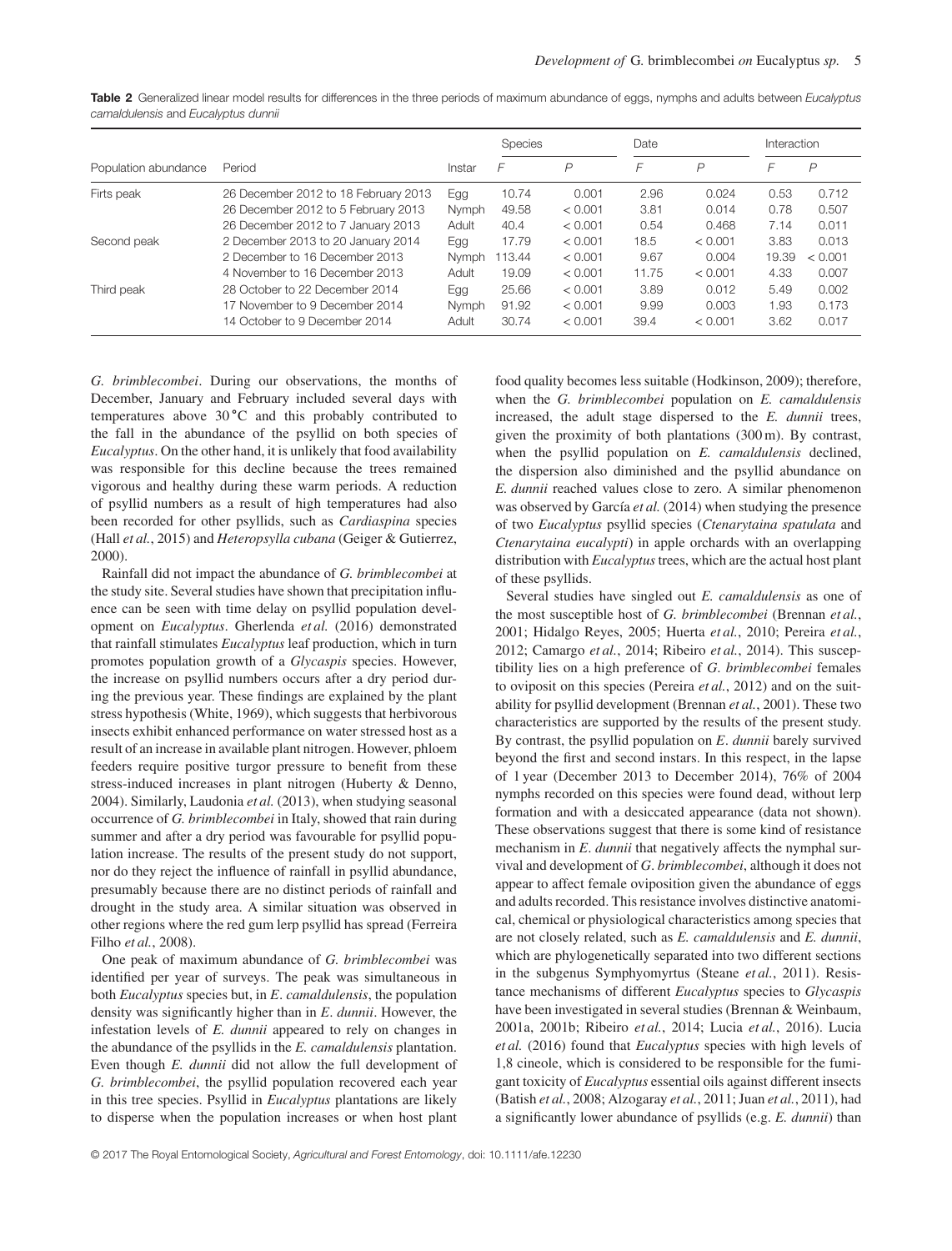species with terpenes  $\alpha$ - and  $\beta$ -phellandrene as major components (e.g. *E. camaldulensis*). On the other hand, when Brennan and Weinbaum (2001a) studied stylet probing behaviour on psyllid species, they found that *G. brimblecombei* adults avoid oil glands of the leaves by directing their stylet around them. However, it is not clear whether the nymphs are capable of repeating this behaviour. Leaf-settling may also be related to the survival of psyllids by affecting its adhesion to the leaf surface (Brennan & Weinbaum, 2001a, 2001b). Further studies will be necessary to identify the mechanisms (structural or physiological) underlying the psyllid resistance of *E. dunnii* observed in the present study.

The present study comprises the first exploration of the population biology of *G. brimblecombei* in Argentina. Understanding the development of the red gum lerp psyllid population under local environmental conditions would be useful for the design of control strategies with respect to this pest.

### **Acknowledgements**

This research was financed with resources from the projects SAFO 110 UCAR – BIRF and INTA: Protección Forestal. We thank Diana Arias for help provided with the surveys and the examination of material; Pablo Pathauer for letting us use the *E. dunnii* plantation for samplings; Teresa Boca for statistical advice; Natalia Gattinoni for providing meteorological data; and Ana López for correcting the manuscript submitted for publication.

#### **References**

- Alzogaray, R.A., Lucia, A., Zerba, E.N. & Masuh, H.M. (2011) Insecticidal activity of essential oils from eleven *Eucalyptus* spp. and two hybrids: lethal and sublethal effects of their major components on *Blattella germanica*. *Journal of Economic Entomology*, **104**, 595–600.
- Batish, D., Singh, H.P., Kohli, R.K. & Kaur, S. (2008) *Eucalyptus* essential oil as a natural pesticide. *Forest Ecology and Management*, **256**, 2166–2174.
- Bouvet, J., Harrand, L. & Burckhardt, D. (2005) Primera cita de *Blastopsylla occidentalis* y *Glycaspis brimblecombei* (Hemiptera: Psyllidae) para la República Argentina. *Revista de la Sociedad Entomológica Argentina*, **64**, 99–102.
- Brennan, E.B. & Weinbaum, S.A. (2001a) Stylet penetration and survival of three psyllid species on adult leaves and 'waxy' and 'de-waxed' juvenile leaves of *Eucalyptus globulus*. *Entomologia Experimentalis et Applicata*, **100**, 355–363.
- Brennan, E.B. & Weinbaum, S.A. (2001b) Effect of epicuticular wax on adhesion of psyllids to glaucous juvenile and glossy adult leaves of *Eucalyptus globulus* Labill. *Australian Journal of Entomology*, **40**, 270–277.
- Brennan, E.B., Gill, R.J., Hrusa, G.F. & Weinbaum, S.A. (1999) First record of *Glycaspis brimblecombei* (Moore) (Homoptera: Psyllidae) in North America: initial observations and predators associations of a potentially serious new pest of *Eucalyptus* in California. *The Pan-Pacific Entomologist*, **75**, 55–57.
- Brennan, E.B., Hrusa, G.F., Weinbaum, S.A. & Levindon, W. (2001) Resistance of *Eucalyptus* species to *Glycaspis brimblecombei* (Homoptera: Psyllidae) in the San Francisco Bay area. *The Pan-Pacific Entomologist*, **77**, 249–253.
- Burckhardt, D., Lozada, P.W. & Diaz, W. (2008) First record of the red gum lerp psyllid *Glycaspis brimblecombei* (Hemiptera: Psylloidea) from Peru. *Bulletin de la Société Entomologique Suisse*, **81**, 83–85.
- Camargo, J.M.M., Zanol, K.M.R., Quieroz, D.L., Dedececk, R.A., Oliveira, E.B. & Melido, R.C.N. (2014) Resistência de clones de *Eucalyptus* ao psilídeo-de-concha. *Pesquisa Florestal Brasileira*, **34**, 91–97.
- Cibrián, T.D. (2002) Conchuela del eucalipto *Glycaspis brimblecombei* Moore (Homoptera: Psylloidea: Spondyliiaspididae) una nueva plaga del eucalipto introducida a México. *Memorias del XXVIII simposio Nacional de Parasitología Agrícola*, pp. 179–181, September 2011. Acapulco, Guerrero.
- Collett, N. (2000) Biology and control of psyllids and the possible causes for defoliation of *Eucalyptus camaldulensis* Dehnh. (river red gum) in south-eastern Australia – a review. *Australian Forestry*, **64**, 88–95.
- Dapoto, G., Giganti, H., Burckhardt, D. & Annabel, O. (2007) Primer registro para la Patagonia Argentina del Psílido del Eucalipto (*Glycaspis brimblecombei* Moore) (Hemiptera: Psyllidae). *V Congreso iberoamericano de parques y jardines públicos.* San Miguel de Tucumán, Argentina [WWW document]. URL [http://www.redagraria](http://www.redagraria.com/investigacion/fca_unc/zoo_fca_unc/articulos_zoo_fca_unc/psilido_eucalipt.html) [.com/investigacion/fca\\_unc/zoo\\_fca\\_unc/articulos\\_zoo\\_fca\\_unc/](http://www.redagraria.com/investigacion/fca_unc/zoo_fca_unc/articulos_zoo_fca_unc/psilido_eucalipt.html) [psilido\\_eucalipt.html](http://www.redagraria.com/investigacion/fca_unc/zoo_fca_unc/articulos_zoo_fca_unc/psilido_eucalipt.html) [accessed on 29 January 2016].
- Diodato, L. & Venturini, M. (2007) Presencia del "psílido del escudo" (*Glycaspis brimblecombei*, Hemiptera, Psyllidae), plaga del *Eucalyptus*, en Santiago del Estero, Argentina. *Quebracho*, **14**, 84–89.
- Di Rienzo, J.A., Casanoves, F., Balzarini, M.G., Gonzalez, L., Tablada, M. & Robledo, C.W. (2015) *InfoStat versión 2015*. Grupo InfoStat, FCA, Universidad Nacional de Córdoba, Argentina [WWW document]. URL<http://www.infostat.com.ar> [accessed on 11 February 2016].
- Ferreira Filho, P.J., Wilcken, C.F., Oliveira, N.C., Dal Pogetto, M.H. & Lima, A.C.V. (2008) Population dynamics of red gum lerp psyllid *Glycaspis brimblecombei* (Moore, 1964) (Hemiptera: Psyllidae) and its parasitoid, *Psyllaephagus bliteus* (Hymenoptera: Encyrtidae), in *Eucalyptus camaldulensis* plantation. *Ciencia Rural*, **38**, 2109–2114.
- Firmino, D.C. (2004) *Biologia do psilídeo-de-concha* Glycaspis brimblecombei *Moore (Hemiptera: Psyllidae) em diferentes espécies de eucaliptos e em diferentes temperaturas*. MSc Thesis, Faculdade de Ciências Agronômicas. Universidade Estadual Paulista, Botucatu [WWW document]. URL [http://www.ipef.br/servicos/teses/arquivos/](http://www.ipef.br/servicos/teses/arquivos/firmino,dc.pdf) [firmino,dc.pdf](http://www.ipef.br/servicos/teses/arquivos/firmino,dc.pdf) [accessed on 1 January 2016 ].
- Firmino-Winckler, D.C., Wilcken, C.F., Oliveira, N.C. & Matos, C.A.O. (2009) Red gum lerp psyllid *Glycaspis brimblecombei* Moore (Hemiptera: Psyllidae) biology in *Eucalyptus* spp. *Revista Brasileira de Entomologia*, **53**, 144–146.
- Ganci, C.V. & Lanatti, S. (2011) *Glycaspis brimblecombei* (Hemiptera: Psyllidae) nueva plaga del arbolado público urbano de Mendoza y San Juan (Argentina). *Multequina*, **20**, 111–112.
- García, R.R., Somoano, A., Moreno, A., Burckhardt, D., de Queiroz, D.L. & Miñarro, M. (2014) The occurrence and abundance of two alien eucalypt psyllids in apple orchards. *Pest Management Science*, **70**, 1676–1683.
- Garrison, R.W. (1998)*New Agricultural Pest for Southern California: Redgum Lerp Psyllid,* Glycaspis brimblecombei. Los Angeles County Agricultural Commissioner's Office. 2 pp.
- Geiger, C.A. & Gutierrez, A.P. (2000) Ecology of *Heteropsylla cubana* (Homoptera: Psyllidae): psyllid damage, tree phenology, thermal relations, and parasitism in the field. *Environmental Entomology*, **29**, 76–86.
- Gherlenda, A.N., Esveld, J.L., Hall, A.A.G., Duursma, R.A. & Riegler, M. (2016) Boom and bust: rapid feedback response between insect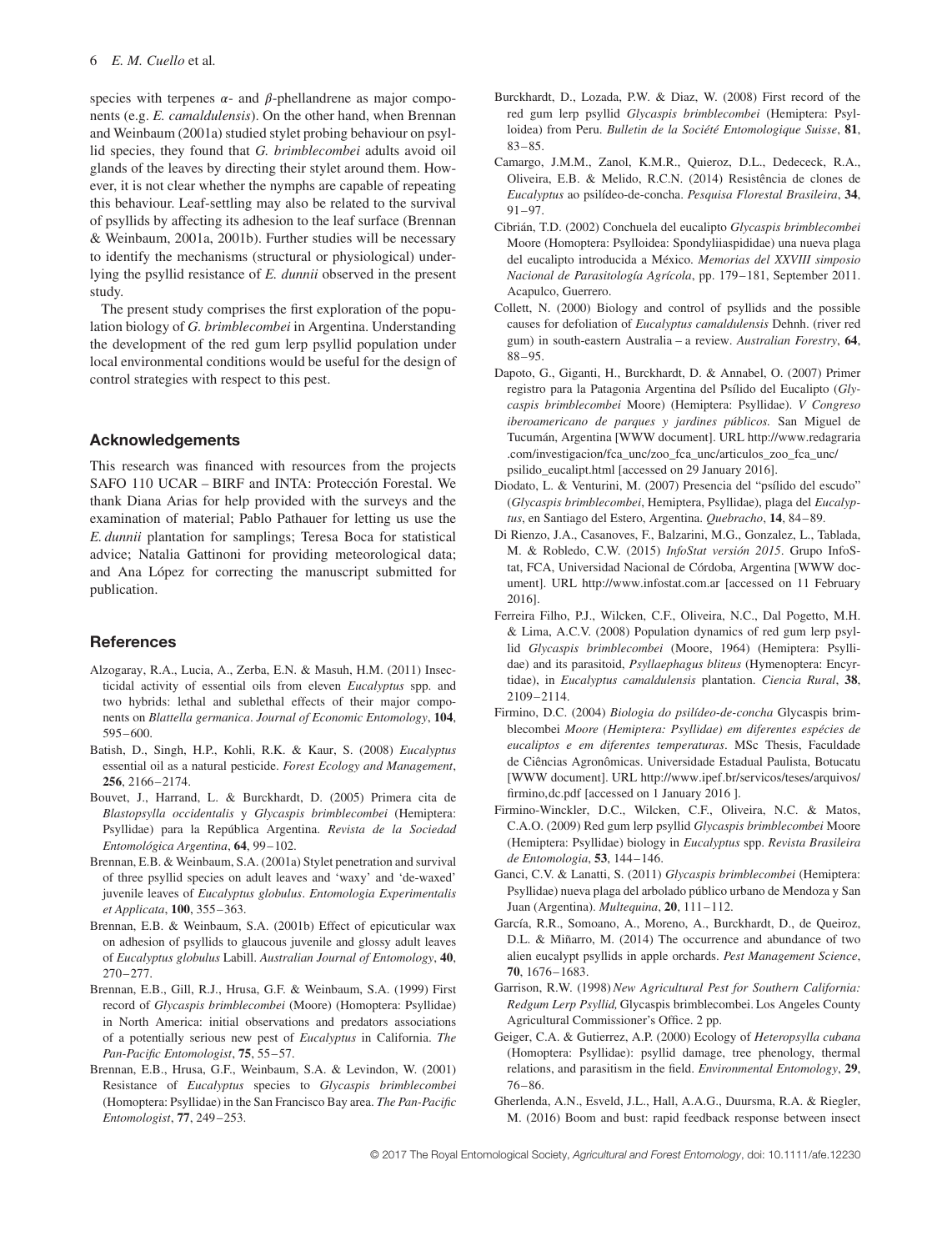outbreak dynamics and canopy leaf area impacted by rainfall and  $CO<sub>2</sub>$ . *Global Change Biology*, **22**, 3632–3641.

- Hall, A.A.G., Gherlenda, A.N., Hasegawa, S., Johnson, S.N., Cook, J.M. & Riegler, M. (2015) Anatomy of an outbreak: the biology and population dynamics of a *Cardiaspina* psyllid species in an endangered woodland ecosystem. *Agricultural and Forest Entomology*, **17**, 292–301.
- Harrand, L. (2005) Obtención de individuos híbridos de *Eucalyptus* a través de cruzamientos controlados. La utilización de híbridos interespecíficos como alternativa forestal. *Revista IDIA XXI*, **5**, 171–174.
- Hidalgo Reyes, F.O. (2005) *Evaluación de la preferencia de* Glycaspis brimblecombei *Moore por diversos hospederos del género* Eucalyptus L'Herit *en la región metropolitana*. Eng Thesis, Facultad de Ciencias Forestales, Universidad de Chile.
- Hodkinson, I.D. (2009) Life cycle variation and adaptation in jumping plant lice (Insecta: Hemiptera: Psylloidea): a global synthesis. *Journal of Natural History*, **43**, 65–179.
- Holgado, M., Anzorena, G., Battaglia, M., Cid, P. & Pasquale, N. (2005) Presencia de *Glycaspis brimblecombei* (Moore) (Hemiptera - Psyllidae) en *Eucalyptus*, en Mendoza. *VI Congreso argentino de Entomología, 12–15 September 2005*. San Miguel de Tucumán, Argentina*.*
- Huberty, A.F. & Denno, R.F. (2004) Plant water stress and its consequences for herbivorous insects: a new synthesis. *Ecology*, **85**, 1383–1398.
- Huerta, A., Faúndez, M. & Araya, J.E. (2010) Susceptibility of *Eucalyptus* spp. to an induced infestation of red gum lerp psyllid *Glycaspis brimblecombei* Moore (Hemiptera: Psyllidae) in Santiago, Chile. *Ciencia e Investigación Agraria*, **37**, 27–33.
- Juan, L.W., Lucia, A., Zerba, E.N., Harrand, L., Marco, M. & Masuh, H.M. (2011) Chemical composition and fumigant toxicity of the essential oils from 16 species of *Eucalyptus* against *Haematobia irritans*(Diptera: Muscidae) adults. *Journal of Economic Entomology*, **104**, 1087–2011.
- Laudonia, S., Margiotta, M. & Sasso, R. (2013) Seasonal occurrence and adaptation of the exotic *Glycaspis brimblecombei* Moore (Hemiptera: Aphalaridae) in Italy. *Journal of Natural History*, **48**, 675–689. DOI: [https://doi.org/10.1080/00222933.2013.825021.](https://doi.org/10.1080/00222933.2013.825021)
- Lima da Silva, A., Peres-Filho, O., Dorval, A. & Kotsubo da Cunha e Castro, C. (2013) Dinâmica Populacional de *Glycaspis brimblecombei* e Inimigos Naturais em *Eucalyptus* spp., Cuiabá-MT. *Floresta e Ambiente*, **20**, 80–90.
- Lucia, A., Naspi, C., Zerba, E. & Masuh, H. (2016) Infestation of *Glycaspis brimblecombei* Moore on thirteen *Eucalyptus* species and their relationship with the chemical composition of essential oils. *Journal of Insects*, **2016**. DOI: [https://doi.org/10.1155/2016/6340579.](https://doi.org/10.1155/2016/6340579)
- McMahon, L., George, B. & Hean, R. (2010a) Dunn's white gum, *Eucalyptus dunnii*. NSW Government. Department of Primary Industries. Primefacts 1071 [WWW document]. URL [http://www.dpi.nsw](http://www.dpi.nsw.gov.au/__data/assets/pdf_file/0006/362481/Eucalyptus-dunnii.pdf) [.gov.au/\\_\\_data/assets/pdf\\_file/0006/362481/Eucalyptus-dunnii.pdf](http://www.dpi.nsw.gov.au/__data/assets/pdf_file/0006/362481/Eucalyptus-dunnii.pdf) [accessed on 13 August 2016].
- McMahon, L., George, B. & Hean, R. (2010b) *Eucalyptus camaldulensis.* NSW Government. Department of Primary Industries. Primefacts 1054 [WWW document]. URL [http://www.dpi.nsw.gov.au/\\_\\_data/](http://www.dpi.nsw.gov.au/__data/assets/pdf_file/0004/356080/eucalyptus-camaldulensis.pdf) [assets/pdf\\_file/0004/356080/eucalyptus-camaldulensis.pdf](http://www.dpi.nsw.gov.au/__data/assets/pdf_file/0004/356080/eucalyptus-camaldulensis.pdf) [accessed on 13 August 2016].
- Ministerio de Agricultura, Ganadería y Pesca. (2015) *Argentina: Plantaciones forestales y gestión sostenible* [WWW document]. URL [http://www.minagri.gob.ar/new/0-0/forestacion/\\_archivos/\\_](http://www.minagri.gob.ar/new/0-0/forestacion/_archivos/_ambiente/publi_ambiental.pdf) [ambiente/publi\\_ambiental.pdf](http://www.minagri.gob.ar/new/0-0/forestacion/_archivos/_ambiente/publi_ambiental.pdf) [accessed on 5 November 2015].
- Ministerio de Asuntos Agrarios. (2010) Los bosques cultivados en el país [WWW document]. URL [http://www.maa.gba.gov.ar/2010/SubPED/](http://www.maa.gba.gov.ar/2010/SubPED/Agricultura/archivos/BAForestal_Revista) [Agricultura/archivos/BAForestal\\_Revista](http://www.maa.gba.gov.ar/2010/SubPED/Agricultura/archivos/BAForestal_Revista) [accessed on 5 November 2015].
- Moore, K.M. (1961) Observations on some Australian forest insects. 8. The biology and occurrence of *Glycaspis baileyi* Moore in New South Wales. *Proceedings of the Linnean Society of New South Wales*, **86**, 185–200.
- Morgan, F.D. (1984) *Psylloidea of South Australia*. Government of South Australia. Government Printer, South Africa.
- Nogueira, L.A., Pessoa, M.C.P.Y., Saqui, G.L. & Rocha, A.B. (2009) Thermal-constant evaluation of red-gum lerp psyllid *Glycaspis brimblecombei* at laboratory conditions. *Revista Agrogeoambiental*. **1**, 31–38. DOI: [https://doi.org/10.18406/2316-1817v1n2200974.](https://doi.org/10.18406/2316-1817v1n2200974)
- Onore, G. & Gara, R.L. (2007) First record of *Glycaspis brimblecombei* (Hemiptera: Psyllidae) in Ecuador, biological notes and associated fauna. *4th European Hemiptera Congress, 10–14 September 2007*. Turin, Italy.
- Ozanne, C.M.P. (2005) Techniques and methods for sampling canopy insects. *Insect Sampling in Forest Ecosystems* (ed. by S. Leather), pp. 146–167. Blackwell Publishing, U.K.
- Paine, T.D. (2006) Eucalyptus *red gum lerp psyllid*. Pest Notes Publication #7460. University of California Agriculture and Natural Resources, Davis, California.
- Pereira, J.M., Baldin, E.L.L., Soliman, E.P. & Wilcken, C.F. (2012) Attractiveness and oviposition preference of *Glycaspis brimblecombei* Moore in *Eucalyptus* spp. *Phytoparasitica*, **41**, 117–124.
- Quintana de Quinteros, S.L., Muruaga de L'Argentier, S., Quinteros, H.O., Gallardo, C., Vilte, H., Lujan, C.N. & Baca, V. (2008) Primer registro de *Glycaspis brimblecombei* (Moore 1964) (Hemiptera-Homoptera: Psyllidae) en *Eucalyptus* spp. en la provincia de Jujuy. *VII Congreso Argentino de Entomología, 21–24 October 2008*. Córdoba, Argentina.
- Ribeiro, Z.A., Souza, B.H.S., Costa, E.N., Petrilli, M.J.E., Gonçalves, M.R. & Boiça Júnior, A.L. (2014) *Glycaspis brimblecombei* Moore, 1964 (Hemiptera: Psyllidae) on *Eucalyptus*: oviposition non-preference and antibiosis. *Euphytica*, **202**, 285–295.
- Rosales, C.J., Lobosque, O., Carvalho, P., Bermúdez, L. & Acosta, C. (2008) *Glycaspis brimblecombei* Moore (Hemiptera: Psyllidae). 'Red Gum Lerp'. Nueva plaga forestal en Venezuela. *Entomotropica*, **23**, 103–104.
- Sánchez, B.S., Cibrián, T.D., Llanderal, C.C. & Cervantes, M.C. (2003) *Aspectos bionómicos del psílido del eucalipto,* Glycaspis brimblecombei *Moore. (Homoptera: Psylloidea: Spondyliaspididae)* [WWW document]. URL [http://dicifo.chapingo.mx/posgrado/articulos/](http://dicifo.chapingo.mx/posgrado/articulos/2003/sanchez_becerril_silvia_2003.pdf) [2003/sanchez\\_becerril\\_silvia\\_2003.pdf](http://dicifo.chapingo.mx/posgrado/articulos/2003/sanchez_becerril_silvia_2003.pdf) [accessed on 7 January 2016].
- Sandoval, A. & Rothmann, S. (2002) Detección del psílido de los eucaliptos rojos, *Glycaspis brimblecombei* Moore (Hemiptera: Psyllidae) en Chile. *XXIV Congreso nacional de entomología, 12–14 November 2002*. Santiago de Chile, Chile.
- Sharma, A., Raman, A., Taylor, G. & Fletcher, M. (2013) Nymphal development and lerp construction of *Glycaspis* sp. (Hemiptera: Psylloidea) on *Eucalyptus sideroxylon* (Myrtaceae) in central-west New South Wales, Australia. *Arthropod Structure & Development*, **42**, 551–564.
- Steane, D.A., Nicolle, D., Sansaloni, C.P. *et al.* (2011) Population genetics analysis and phylogeny reconstruction in *Eucalyptus* (Myrtaceae) using high-throughput, genome-wide genotyping. *Molecular Phylogenetics and Evolution*, **59**, 206–224.
- Sullivan, D.J., Daane, K.M., Sime, K.R. & Andrews, J.W. (2006) Protective mechanisms for pupae of *Psyllaephagus bliteus* Riek (Hymenoptera: Encyrtidae), a parasitoid of the red-gum lerp psyllid, *Glycaspis brimblecombei* Moore (Hemiptera: Psylloidea). *Australian Journal of Entomology*, **45**, 101–105.

© 2017 The Royal Entomological Society, Agricultural and Forest Entomology, doi: 10.1111/afe.12230